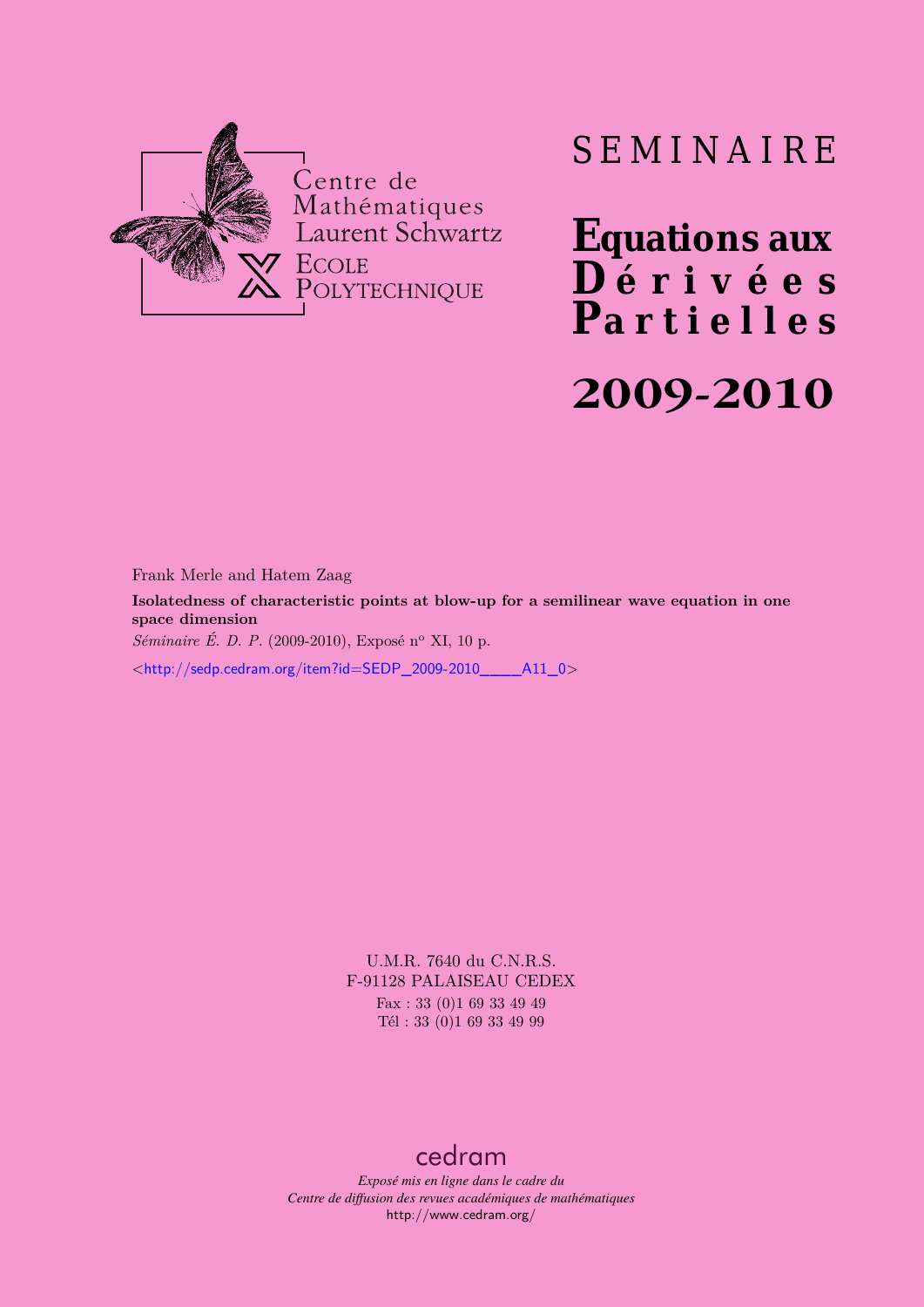## Isolatedness of characteristic points at blow-up for a semilinear wave equation in one space dimension <sup>∗</sup>

Frank Merle Université de Cergy Pontoise and IHES Hatem Zaag CNRS LAGA Université Paris 13

XEDP Seminar 2010

We consider the one dimensional semilinear wave equation

$$
\begin{cases}\n\partial_t^2 u = \partial_x^2 u + |u|^{p-1} u, \\
u(0) = u_0 \text{ and } u_t(0) = u_1,\n\end{cases}
$$
\n(1)

where  $u(t) : x \in \mathbb{R} \to u(x,t) \in \mathbb{R}, p > 1, u_0 \in H_{loc,u}^1$  and  $u_1 \in L_{loc,u}^2$  with  $||v||_1^2$  $\frac{2}{L^2_{\text{loc},u}} =$ sup Z  $|v(x)|^2 dx$  and  $||v||^2_{\text{H}^1_{\text{loc},u}} = ||v||^2_{\text{L}}$  $\frac{2}{L^2_{\text{loc},u}} + ||\nabla v||^2_{\text{L}}$  $\overset{2}{\mathrm{L}}_{\mathrm{loc},\mathrm{u}}^2$  .

a∈R |x−a|<1 The Cauchy problem for equation (1) in the space  $H_{loc,u}^1 \times L_{loc,u}^2$  follows from the finite speed of propagation and the wellposedness in  $H^1 \times L^2$  (see Ginibre, Soffer and Velo [6]). If the solution is not global in time, then we call it a blow-up solution. The existence of blow-up solutions is guaranteed by ODE techniques together with the finite speed of propagation, or also by the following blow-up criterion from Levine [9]:

$$
If (u_0, u_1) \in H^1 \times L^2(\mathbb{R}) \ satisfies
$$

$$
\int_{\mathbb{R}} \left( \frac{1}{2} |u_1(x)|^2 + \frac{1}{2} |\partial_x u_0(x)|^2 - \frac{1}{p+1} |u_0(x)|^{p+1} \right) dx < 0,
$$

then the solution of  $(1)$  cannot be global in time.

More blow-up results can be found in Caffarelli and Friedman [5], [4], Alinhac [1] and Kichenassamy and Littman [7], [8].

If u is a blow-up solution of (1), we define (see for example Alinhac [1]) a 1-Lipschitz curve  $\Gamma = \{(x, T(x))\}$  such that u cannot be extended beyond the set called the maximal influence domain of u:

$$
D = \{(x, t) \mid t < T(x)\}.\tag{2}
$$

 $\overline{T}$  = inf<sub>x∈R</sub>  $T(x)$  and  $\Gamma$  are called the blow-up time and the blow-up graph of u.

<sup>∗</sup>Both authors are supported by a grant from the french Agence Nationale de la Recherche, project ONDENONLIN, reference ANR-06-BLAN-0185.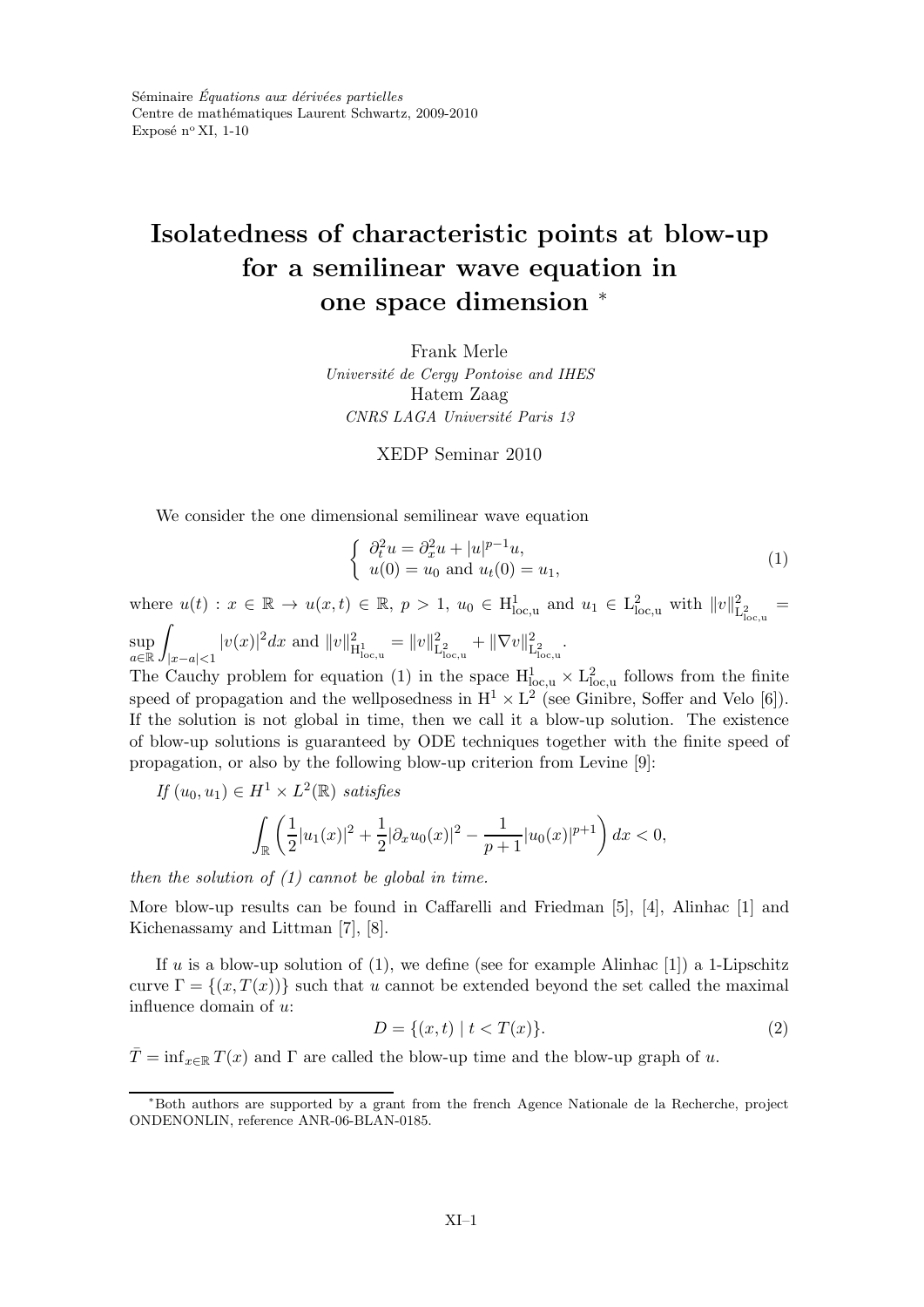

Fig. 1: The maximal influence domain of the solution

A point a is a non characteristic point (or a *regular* point) if there are  $\delta_0 \in (0,1)$  and  $t_0 < T(a)$  such that u is defined on  $\mathcal{C}_{a,T(a),\delta_0} \cap \{t \geq t_0\}$  where

$$
\mathcal{C}_{\bar{x},\bar{t},\bar{\delta}} = \{ (x,t) \mid t < \bar{t} - \bar{\delta} | x - \bar{x} | \}.
$$



Fig. 2: a is a non characteristic point

If not, then we call a a characteristic point (or a *singular* point). Naturally, we denote by  $\mathcal R$  (resp.  $\mathcal S$ ) the set of non characteristic (resp. characteristic) points. Note then that

$$
\mathcal{R}\cup\mathcal{S}=\mathbb{R}.
$$

In our papers [14], [16], [15], [17], [18], [19] and [20], we made several contributions to the study of blow-up solutions of (1), namely the description of its blow-up graph and blow-up behavior in selfsimilar variables.

## 1 The blow-up graph of equation (1)

It is clear from rather simple arguments that  $\mathcal{R} \neq \emptyset$  for any blow-up solution  $u(x, t)$  (if  $T(x)$  achieves its minimum at a, then  $a \in \mathcal{R}$ ; if the infimum of  $T(x)$  is at infinity, then there exists a large a such that  $a \in \mathcal{R}$  as we state in the remark following Theorem 1 in [18]). On the contrary, the situation was unclear for  $S$ , and it was commonly conjectured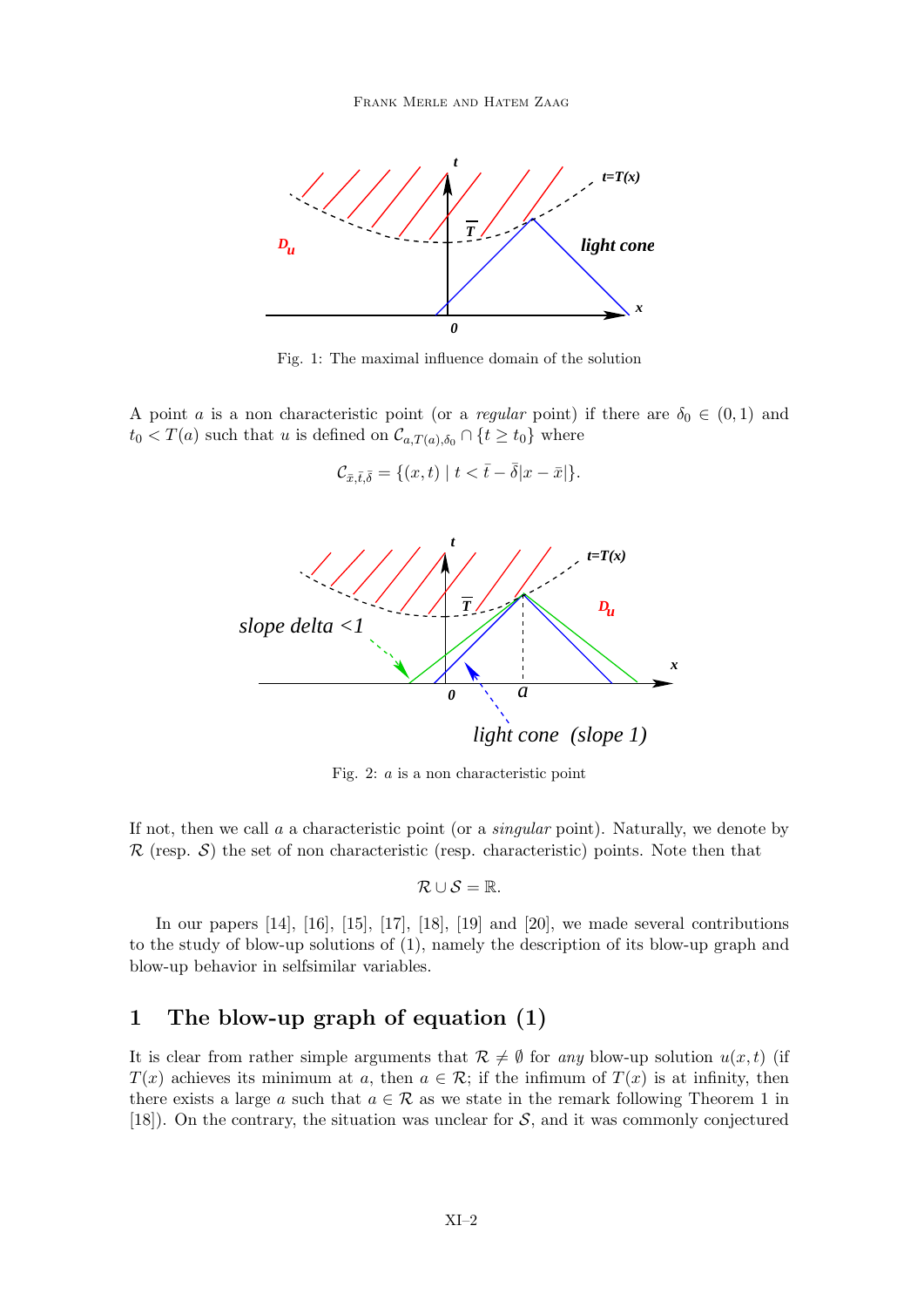before our contributions that  $\mathcal S$  was empty. In particular, that was the case in the examples constructed by Caffarelli and Friedman in [5] and [4]. In [19], we prove that the conjecture was false. More precisely, we proved the following (see Proposition 1 in [19]):

**Proposition 1 (Existence of initial data with**  $S \neq \emptyset$ ) If the initial data  $(u_0, u_1)$  is odd and  $u(x, t)$  blows up in finite time, then  $0 \in \mathcal{S}$ .



Fig 3: Odd initial data which makes the origin a characteristic point

As we explicitly show in Theorem 4 below, the existence of characteristic points is linked to sign changes in the solution near the singular point  $(a, T(a))$ . This enables us to give the following criterion for the non existence of characteristic points on some finite interval (see Theorem 4 in [19]):

**Proposition 2** (Non existence of characteristic points) Consider  $u(x, t)$  a blow-up solution of (1) such that  $u(x,t) \geq 0$  for all  $x \in (a_0, b_0)$  and  $t_0 \leq t < T(x)$  for some real  $a_0$ ,  $b_0$  and  $t_0 \geq 0$ . Then,  $(a_0, b_0) \subset \mathcal{R}$ .

Remark: This result can be seen as a generalization of the result of Caffarelli and Friedman [5] and [4], with no restriction on initial data. Indeed, from our result, taking nonnegative initial data suffices to exclude the occurrence of characteristic points.

For general blow-up solutions, we proved the following facts about  $R$  and  $S$  in [18] and [19] (see Theorem 1 (and the following remark) in [18], see Theorems 1 and 2 in [20]):

#### Theorem 3 (Geometry of the blow-up graph)

(i) R is a non empty open set, and  $x \mapsto T(x)$  is of class  $C^1$  on R; (ii) S is made of isolated points, and given  $a \in S$ , if  $0 < |x - a| \leq \delta_0$ , then

$$
\frac{1}{C_0|\log(x-a)|^{\frac{(k(a-1)(p-1)}{2}}} \leq T'(x) + \frac{x-a}{|x-a|} \leq \frac{C_0}{|\log(x-a)|^{\frac{(k(a)-1)(p-1)}{2}}}
$$

for some  $\delta_0 > 0$  and  $C_0 > 0$ , where  $k(a) \geq 2$  is an integer. In particular,  $T(x)$  is right and left differentiable at a, with  $T'_{l}(a) = 1$  and  $T'_{r}(a) = -1$ .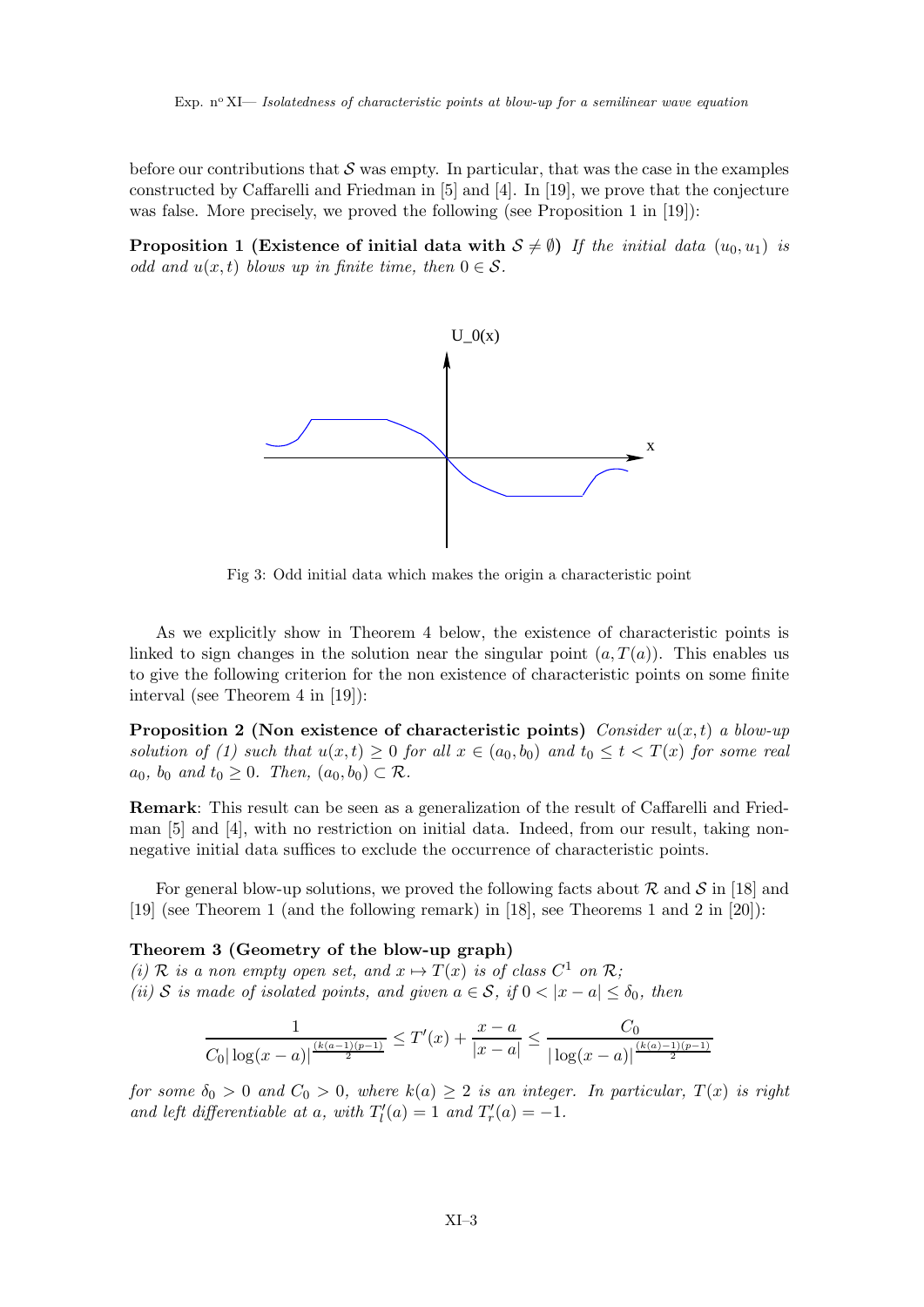**Remark**: In [21], Nouaili improves the regularity of the restriction of  $x \mapsto T(x)$  to R to  $C^{1,\alpha}$  for some  $\alpha > 0$ .

Remark: Integrating the estimate of (ii) in Theorem 3, we see that the blow-up set is corner-shaped near a in the sense that

$$
\frac{|x-a|}{C_0|\log(x-a)|^{\frac{(k(a)-1)(p-1)}{2}}} \leq T(x) - T(a) + |x-a| \leq \frac{C_0|x-a|}{|\log(x-a)|^{\frac{(k(a)-1)(p-1)}{2}}}.\tag{3}
$$



Fig. 4: The blow-up set is corner-shaped near characteristic points

In particular, there exists no solution of the semilinear wave equation (1) with a characteristic point a such that  $T(x)$  is differentiable at  $x = a$ .

Note from (3) that the blow-up set never touches the backward light cone with vertex  $(a, T(a))$  (except of course at a), and that the distance between them is bounded from above and from below by the same rate, which is quantified in terms of the integer  $k(a) \geq 2$ . In particular, from the shape of the solution near  $(a, T(a))$ , we can recover the integer  $k(a) \geq 2$ , and  $k(a) - 1$  is the number of sign changes of the solution near  $(a, T(a))$  as we will see in (ii) of Theorem 4 below. In one word, the shape of the solution near  $(a, T(a))$ gives the topology of the solution and conversely.

**Remark:** The fact that the elements of  $S$  are isolated points is not elementary. Direct arguments give no more than the fact that  $S \neq \mathbb{R}$  (a point a such that  $T(a)$  is the blow-up time is non characteristic). The first step of the proof is done in [19] where we proved that  $\mathcal S$  has an empty interior and that in similarity variables, the solution splits in a non trivial decoupled sum of (at least 2) solitons with alternate signs (see (ii) of Theorem 4 below for a statement). The second step is done in [20]. It consists in using this decomposition and a good understanding of the dynamics of the equation in similarity variables (see equation (5) below) near a decoupled sum of "generalized" solitons. In fact, this is the first time where flows near an unstable sum of solitons are used and where such a result is obtained. **Remark:** In higher dimensions  $N \geq 2$ , our result would be that the  $(N-1)$ -dimensional Hausdorff measure of S is bounded. To prove that, we strongly need to characterize all selfsimilar solutions of equation (1) in the energy space. This is the main obstruction to extend this result to the higher dimension.

**Remark:** The fact that  $S$  is made of isolated points certainly does not hold in general for quasilinear wave equations. Indeed, in [2], Alinhac gives an explicit solution  $u(x, t)$  for the following nonlinear wave equation

$$
\partial_t^2 u = \partial_x^2 u + \partial_x u \partial_t u,
$$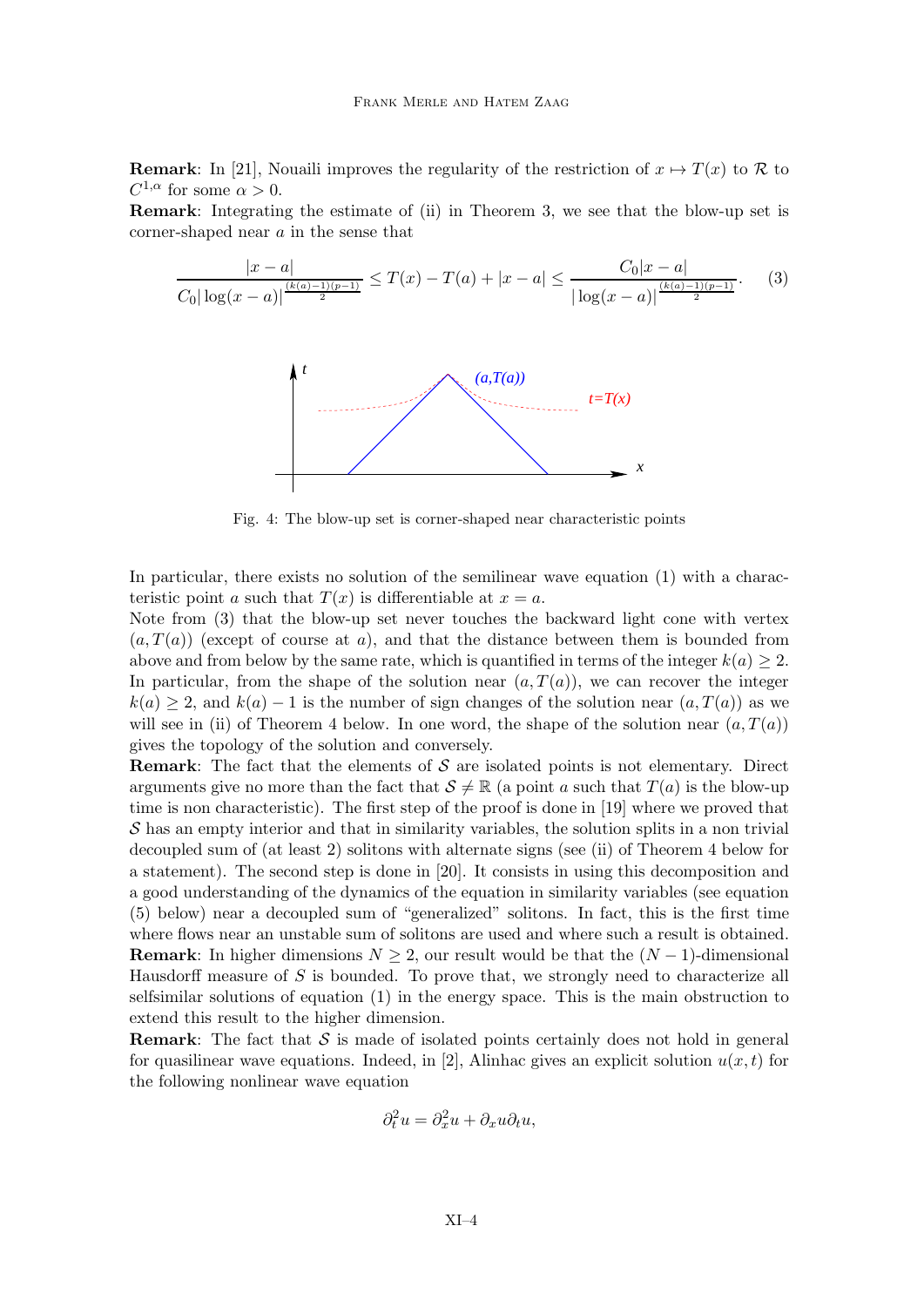whose domain of definition is

$$
D = \mathbb{R} \times [0, \infty) \setminus \{(x, t) \mid t \ge 1, \ |x| \le t - 1\}
$$

(when  $0 \le t < 1$ ,  $u(x, t) = 4 \arctan \left( \frac{x}{1-t} \right)$  $1-t$ ). In this example, we clearly see that  $\mathcal{R} = \{0\},\$  $S = \mathbb{R}^*$ , and the boundary of D is characteristic (i.e. has slope  $\pm 1$ ) on S.

#### 2 Asymptotic behavior near the blow-up graph

As one may guess from the above description, the asymptotic behavior will not be the same on  $\mathcal R$  and on  $\mathcal S$ . In both cases, we need to use the similarity variables which we recall in the following. Let us stress the fact that the keystone of our work is the existence of a Lyapunov functional in similarity variables.

Given some  $a \in \mathbb{R}$ , we introduce the following self-similar change of variables:

$$
w_a(y,s) = (T(a) - t)^{\frac{2}{p-1}} u(x,t), \ \ y = \frac{x-a}{T(a) - t}, \ \ s = -\log(T(a) - t). \tag{4}
$$

The function  $w = w_a$  satisfies the following equation for all  $y \in B = B(0,1)$  and  $s \geq$  $-\log T(a)$ :

$$
\partial_{ss}^{2}w = \mathcal{L}w - \frac{2(p+1)}{(p-1)^{2}}w + |w|^{p-1}w - \frac{p+3}{p-1}\partial_{s}w - 2y\partial_{y,s}^{2}w \tag{5}
$$

where 
$$
\mathcal{L}w = \frac{1}{\rho}\partial_y \left(\rho(1 - y^2)\partial_y w\right)
$$
 and  $\rho(y) = (1 - y^2)^{\frac{2}{p-1}}$ . (6)

From Antonini and Merle [3], we know the existence of the following Lyapunov functional for equation (5):

$$
E(w) = \int_{-1}^{1} \left( \frac{1}{2} (\partial_s w)^2 + \frac{1}{2} (\partial_y w)^2 (1 - y^2) + \frac{(p+1)}{(p-1)^2} w^2 - \frac{1}{p+1} |w|^{p+1} \right) \rho dy, \tag{7}
$$

defined for  $(\partial_s w, w) \in \mathcal{H}$  where

$$
\mathcal{H} = \left\{ q \mid ||q||_{\mathcal{H}}^{2} \equiv \int_{-1}^{1} \left( q_{1}^{2} + \left( q_{1}' \right)^{2} (1 - y^{2}) + q_{2}^{2} \right) \rho dy < +\infty \right\}.
$$
 (8)

Using this energy structure together with interpolation and the Gagliardo-Nirenberg estimate, we proved in [14], [16], [15] and [17] that  $(w_a(s), \partial_s w_a(s))$  is bounded in the energy space H. Moreover, if  $a \in \mathcal{R}$ , then the bound holds in  $H^1 \times L^2(-1,1)$  as well by a covering technique.

From Proposition 1 in [17], we know that the only stationary solutions of (5) in the space H are  $q \equiv 0$  or  $w(y) \equiv \pm \kappa(d, y)$ , where  $d \in (-1, 1)$  and

$$
\kappa(d,y) = \kappa_0 \frac{(1-d^2)^{\frac{1}{p-1}}}{(1+dy)^{\frac{2}{p-1}}} \text{ where } \kappa_0 = \left(\frac{2(p+1)}{(p-1)^2}\right)^{\frac{1}{p-1}} \text{ and } |y| < 1. \tag{9}
$$

We will sometimes refer to  $\pm \kappa(d, y)$  as "solitons". Note that the set of stationary solutions is made of 3 connected components. One wanders whether these stationary solutions are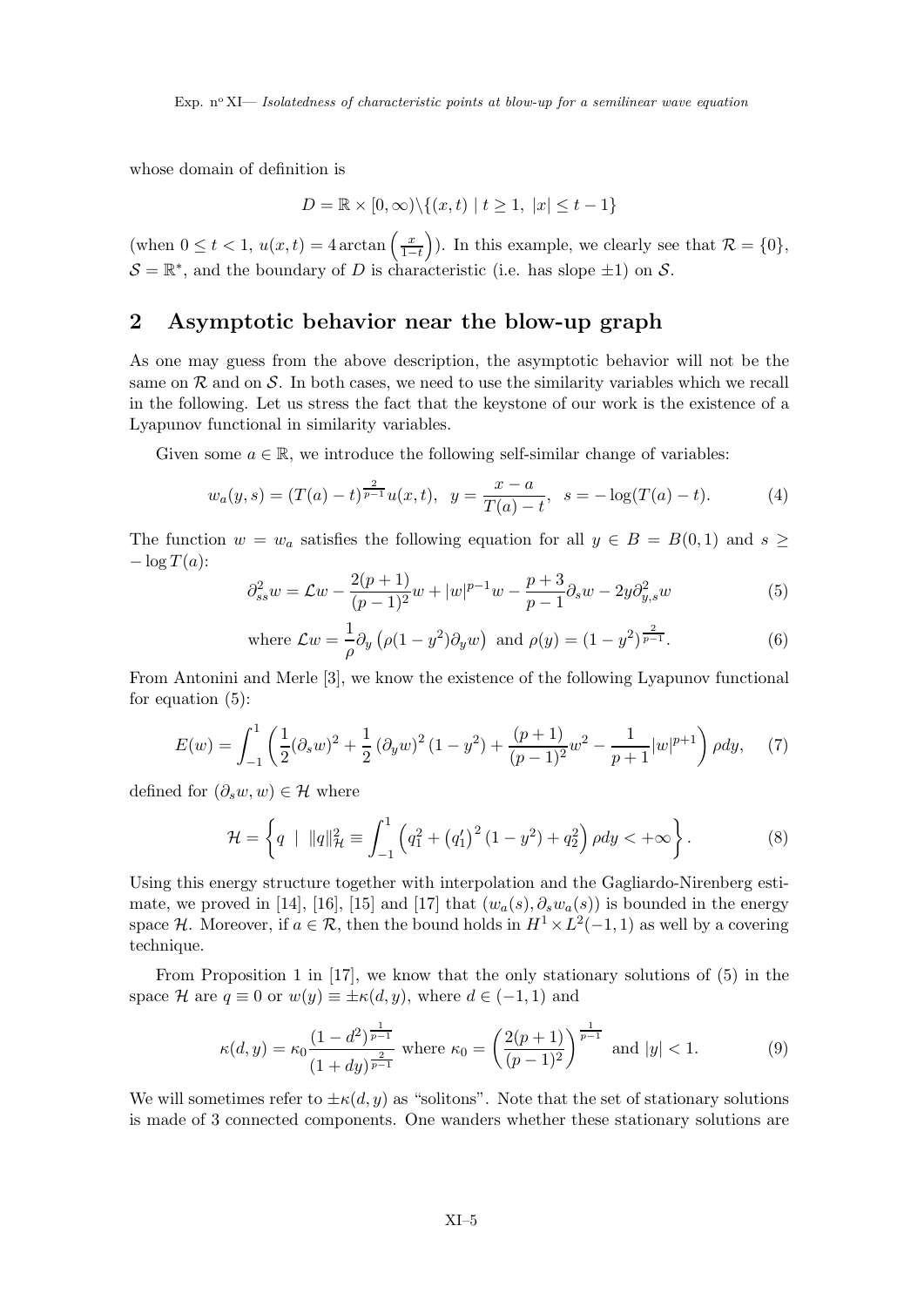good candidates for the convergence of  $w_a(y, s)$ , at least when  $a \in \mathcal{R}$ . In the context of Hamiltonian systems, this question is delicate, and there is no natural reason for such a convergence, since the wave equation is time reversible. This kind of difficulties is also encountered for the critical generalized Korteweg de Vries equation (see Martel and Merle [10]) and for the Nonlinear Schrödinger equation (see Merle and Raphaël [11]).

As a matter of fact, there is convergence for  $w_a$  when  $a \in \mathcal{R}$  as we see from the following result (see Corollary 4 in [17] and Theorem 6 in [19]):

#### Theorem 4 (Asymptotic behavior near the blow-up graph)

(i) Case where  $a \in \mathcal{R}$ : Existence of an asymptotic profile. There exist  $\delta_0(a) > 0$ ,  $|e(a)| = 1$ ,  $s_0(a) \ge -\log T(a)$  such that for all  $s \ge s_0$ :

$$
\left\| \left( \begin{array}{c} w_a(s) \\ \partial_s w_a(s) \end{array} \right) - e(a) \left( \begin{array}{c} \kappa(T'(a), .) \\ 0 \end{array} \right) \right\|_{\mathcal{H}} \le C_0 e^{-\mu_0(s - s_0)} \tag{10}
$$

for some positive  $\mu_0$  and  $C_0$  independent from a. Moreover,  $E(w_a(s)) \to E(\kappa_0)$  as  $s \to \infty$ . (ii) Case where  $a \in \mathcal{S}$ : Decomposition into a sum of decoupled solitons. It holds that

$$
\left\| \left( \begin{array}{c} w_a(s) \\ \partial_s w_a(s) \end{array} \right) - \left( \begin{array}{c} k(a) \\ \sum_{i=1}^{k(a)} e_i^*(a) \kappa(d_i(s), \cdot) \\ 0 \end{array} \right) \right\|_{\mathcal{H}} \to 0 \text{ and } E(w_a(s)) \to k(a)E(\kappa_0) \qquad (11)
$$

as  $s \to \infty$ , for some

$$
k(a) \ge 2, \ \ e_i^*(a) = e_1^*(a)(-1)^{i+1} \tag{12}
$$

and continuous  $d_i(s) = -\tanh \zeta_i(s) \in (-1,1)$  for  $i = 1, ..., k(a)$ . Moreover, for some  $C_0 > 0$ , for all  $i = 1, ..., k(a)$  and s large enough,

$$
\left|\zeta_i(s) - \left(i - \frac{(k(a) + 1)}{2}\right)\frac{(p-1)}{2}\log s\right| \le C_0.
$$
\n(13)

**Remark:** It happens that (i) holds uniformly for all b in some neighborhood of a. Therefore, using the Sobolev injection in one dimension and a covering technique, we can show that the convergence of (10) holds in  $L^{\infty}(-1, 1)$  in the sense that

$$
||w_a(y,s) - e(a)\kappa(T'(a),y)||_{L^{\infty}(-1,1)} \to 0 \text{ as } x \to \infty.
$$

Remark: To better see that the solitons in (11) are decoupled, we should use the change of variables

$$
y = \tanh \xi
$$
 where  $\xi \in \mathbb{R}$ 

and introduce

$$
\bar{w}_a(\xi, s) = (1 - y^2)^{\frac{1}{p-1}} w_a(y, s)
$$
 with  $y = \tanh \xi$  and  $\zeta_i(s) = -\tanh^{-1} d_i(s)$ .

In this case, estimate (11) yields the fact that

$$
\|\bar{w}_a(\xi,s) - e_1^*(a) \sum_{i=1}^{k(a)} (-1)^i \cosh^{-\frac{2}{p-1}} (\xi - \zeta_i(s))\|_{H^1 \cap L^\infty(\mathbb{R})} \to 0 \text{ as } s \to \infty,
$$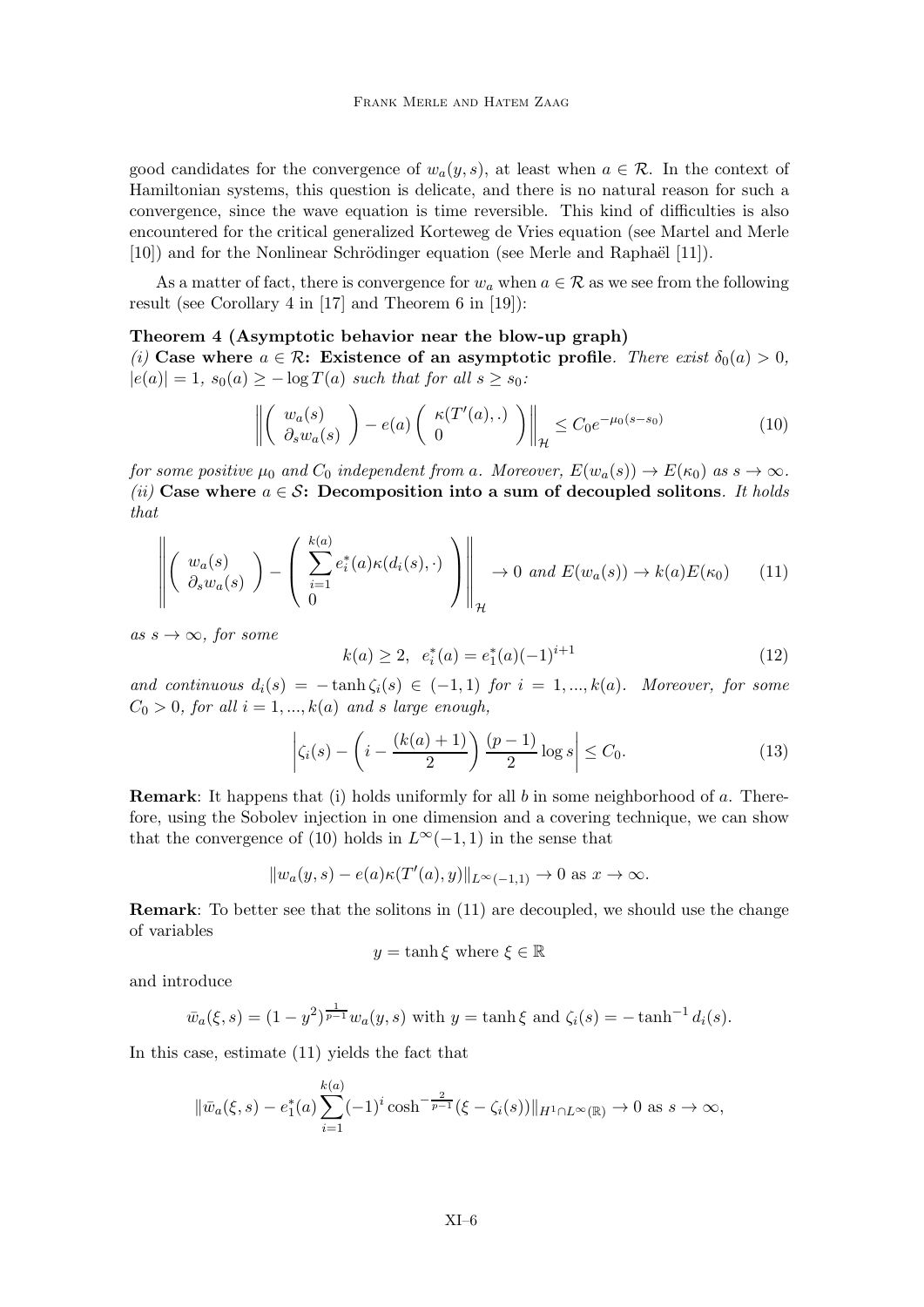Exp. n<sup>o</sup> XI— *Isolatedness of characteristic points at blow-up for a semilinear wave equation* 

It is worth noting that the  $\zeta_i(s)$  satisfy a Toda lattice system:

$$
\frac{1}{c_1}\zeta_i'(s) = e^{-\frac{2}{p-1}(\zeta_i(s) - \zeta_{i-1}(s))} - e^{-\frac{2}{p-1}(\zeta_{i+1}(s) - \zeta_i(s))} + R_i(s)
$$

with

$$
R_i(s) = o\left(\sum_{j=1}^{k-1} e^{-\frac{2}{p-1}(\zeta_{j+1}(s) - \zeta_j(s))}\right) \text{ as } s \to \infty.
$$

An important step of the proof is to derive this system which gives two facts: the signs  $e_i^*$ in (12) are alternate and the solitons' centers  $\zeta_i(s)$  are equidistant (up to a constant) as written in (13).

Remark: Note that some elements in the description in similarity variables given above have a geometrical interpretation:

- when  $a \in \mathcal{R}$ , the solution in similarity variables converges to the profile  $e(a)\kappa(T'(a), \cdot)$ which has the slope  $T'(a)$  as a parameter;

- when  $a \in \mathcal{S}$ ,  $k(a) \geq 2$  is the number of solitons in the decomposition (11) appears also in the upper bound estimate on  $T(x)$  for x near a given in (3).

Remark: The proof of the convergence in (i) has two major difficulties:

- the linearized operator of equation (5) around the profile  $\kappa(d, y)$  is not selfadjoint, which makes the standard tools inefficient for the control of the negative part of the spectrum. Fortunately, the Lyapunov functional structure will be useful in this matter;

- all the non zero stationary solutions of equation (5) are non isolated, which generates a null eigenvalue difficult to control in the linearization of equation (5) around  $\kappa(d, y)$ . A modulation technique is then used to overcome this difficulty.

Extending the definition of  $k(a)$  defined for  $a \in \mathcal{S}$  after (11) by setting

$$
k(a) = 1 \text{ for all } a \in \mathcal{R},
$$

we proved the following energy criterion in [19] and using the monotonicity of the Lyapunov functional  $E(w)$ , we have the following consequence from the blow-up behavior in Theorem 4:

#### Proposition 2.1 (An energy criterion for non characteristic points; see Corollary 7 in [19])

(i) For all  $a \in \mathbb{R}$  and  $s_0 \geq -\log T(a)$ , we have

$$
E(w_a(s_0)) \ge k(a)E(\kappa_0).
$$

(ii) If for some a and  $s_0 \ge -\log T(a)$ , we have

$$
E(w_a(s_0)) < 2E(\kappa_0),
$$

then  $a \in \mathcal{R}$ .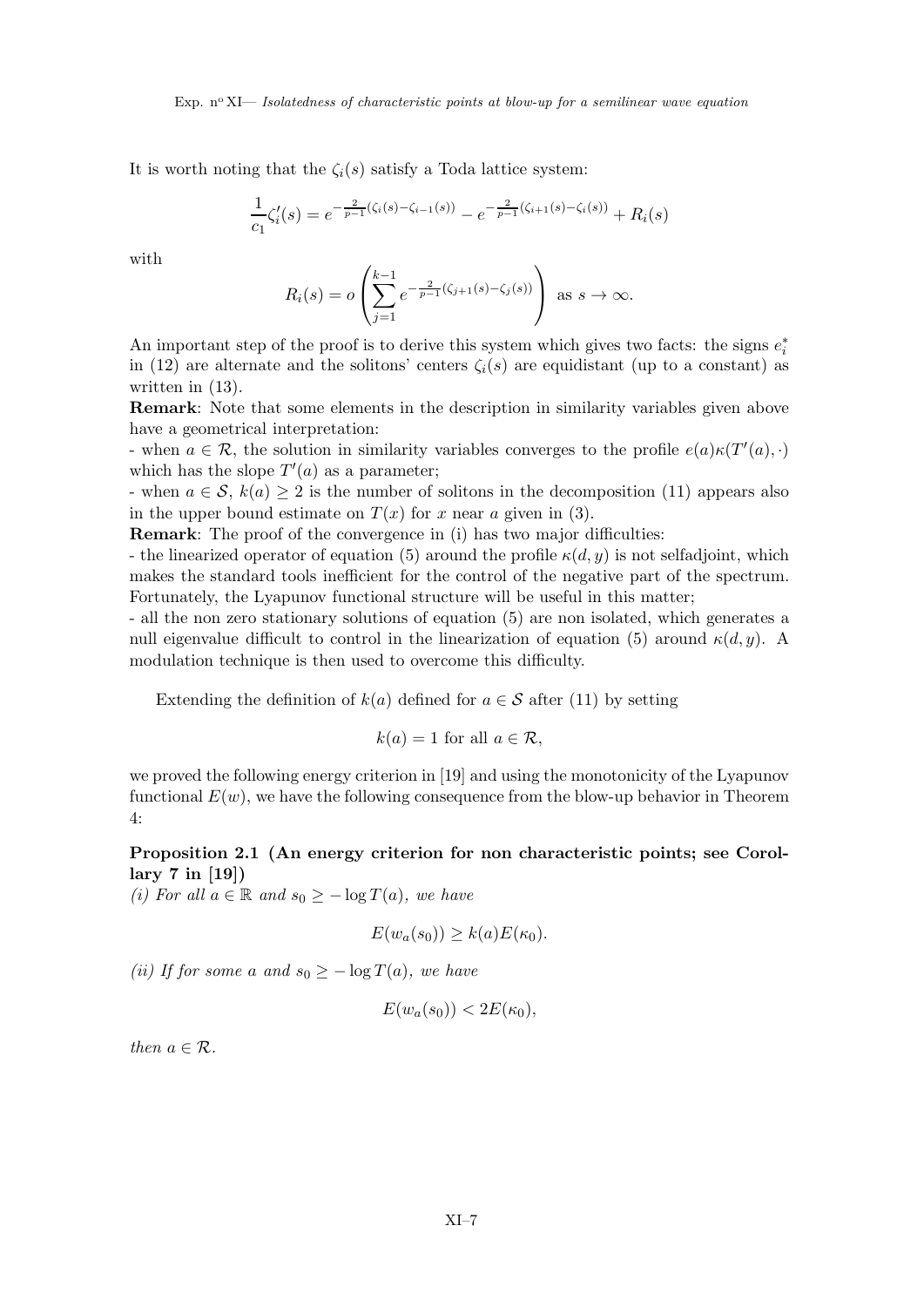## 3 A Liouville theorem and a trapping result near the set of stationary solutions

The following Liouville Theorem is crucial in our analysis:

Theorem 5 (A Liouville Theorem for equation (5)) Consider  $w(y, s)$  a solution to equation (5) defined for all  $(y, s) \in (-\frac{1}{\delta_s})$  $\frac{1}{\delta_*}, \frac{1}{\delta_*}$  $\frac{1}{\delta_*}$ ) ×  $\mathbb R$  such that for all  $s \in \mathbb R$ ,

$$
||w(s)||_{H^1(-\frac{1}{\delta_*},\frac{1}{\delta_*})} + ||\partial_s w(s)||_{L^2(-\frac{1}{\delta_*},\frac{1}{\delta_*})} \leq C^* \tag{14}
$$

for some  $\delta_* \in (0,1)$  and  $C^* > 0$ . Then, either  $w \equiv 0$  or w can be extended to a function (still denoted by w) defined in

$$
\{(y,s) \mid -1 - T_0 e^s < d_0 y\} \supset \left(-\frac{1}{\delta_*}, \frac{1}{\delta_*}\right) \times \mathbb{R} \quad \text{by} \quad w(y,s) = \theta_0 \kappa_0 \frac{(1 - d_0^2)^{\frac{1}{p-1}}}{(1 + T_0 e^s + d_0 y)^{\frac{2}{p-1}}}, \tag{15}
$$

for some  $T_0 \geq T^*$ ,  $d_0 \in [-\delta_*, \delta_*]$  and  $\theta_0 = \pm 1$ , where  $\kappa_0$  defined in (9).

Remark: Note that deriving blow-up estimates through the proof of Liouville Theorems has been successful for different problems. For the case of the heat equation

$$
\partial_t u = \Delta u + |u|^{p-1} u \tag{16}
$$

where  $u:(x,t)\in \mathbb{R}^N\times [0,T)\to \mathbb{R}, p>1$  and  $(N-2)p< N+2$ , the blow-up time T is unique for equation (16). The blow-up set is the subset of  $\mathbb{R}^N$  such that  $u(x,t)$  does not remain bounded as  $(x, t)$  approaches  $(a, T)$ . In [22], the second author proved the  $C<sup>2</sup>$  regularity of the blow-up set under a non degeneracy condition. A Liouville Theorem proved in [13] and [12] was crucially needed for the proof of the regularity result in the heat equation. The above Liouville Theorem is crucial for the regularity of the blow-up set for the wave equation (Theorem 4).

The second fundamental crucial result for our contributions is given by the following trapping result from [17] (See Theorem 3 in [17] and its proof):

Proposition 3.1 (A trapping result near the sheet  $d \mapsto \kappa(d, y)$  of stationary solutions) There exists  $\epsilon_0 > 0$  such that if  $w \in C([s^*, \infty), \mathcal{H})$  for some  $s^* \in \mathbb{R}$  is a solution of equation (5) such that

$$
\forall s \ge s^*, \ E(w(s)) \ge E(\kappa_0) \ and \ \left\| \left( \begin{array}{c} w(s^*) \\ \partial_s w(s^*) \end{array} \right) - \omega^* \left( \begin{array}{c} \kappa(d^*, \cdot) \\ 0 \end{array} \right) \right\|_{\mathcal{H}} \le \epsilon^* \qquad (17)
$$

for some  $d^* = -\tanh \xi^*$ ,  $\omega^* = \pm 1$  and  $\epsilon^* \in (0, \epsilon_0]$ , then there exists  $d_{\infty} = -\tanh \xi_{\infty}$  such that  $\mathcal{L} = \mathcal{L}$ 

$$
|\xi_{\infty} - \xi^*| \le C_0 \epsilon^* \text{ and } \left\| \left( \begin{array}{c} w(s) \\ \partial_s w(s) \end{array} \right) - \omega^* \left( \begin{array}{c} \kappa(d_{\infty}, \cdot) \\ 0 \end{array} \right) \right\|_{\mathcal{H}} \to 0. \tag{18}
$$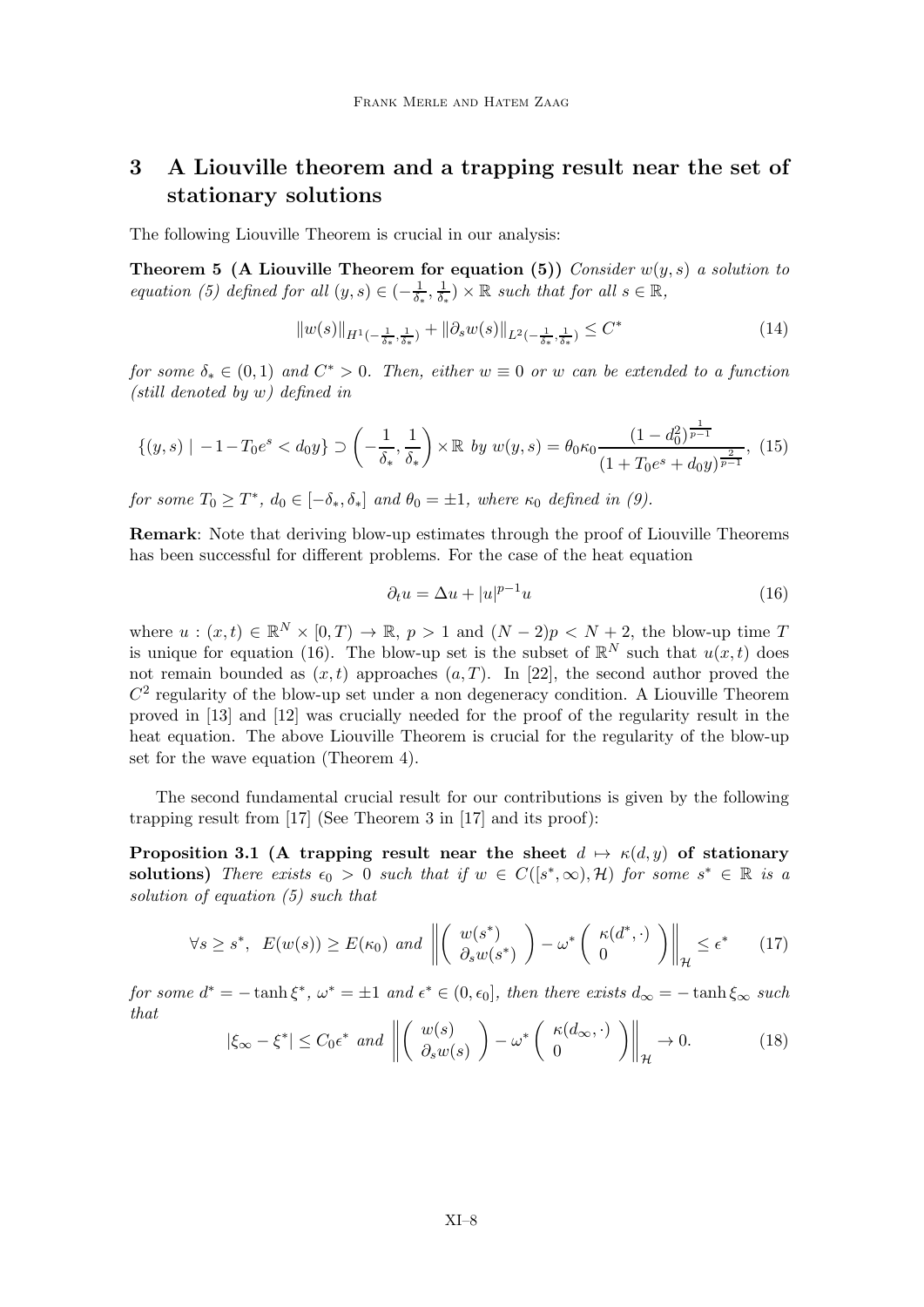Exp. n<sup>o</sup> XI— *Isolatedness of characteristic points at blow-up for a semilinear wave equation* 

### References

- [1] S. Alinhac. Blowup for nonlinear hyperbolic equations, volume 17 of Progress in Nonlinear Differential Equations and their Applications. Birkhäuser Boston Inc., Boston, MA, 1995.
- [2] S. Alinhac. A numerical study of blowup for wave equations with gradient terms. 2006. preprint.
- [3] C. Antonini and F. Merle. Optimal bounds on positive blow-up solutions for a semilinear wave equation. Internat. Math. Res. Notices, (21):1141–1167, 2001.
- [4] L. A. Caffarelli and A. Friedman. Differentiability of the blow-up curve for onedimensional nonlinear wave equations. Arch. Rational Mech. Anal., 91(1):83–98, 1985.
- [5] L. A. Caffarelli and A. Friedman. The blow-up boundary for nonlinear wave equations. Trans. Amer. Math. Soc., 297(1):223–241, 1986.
- [6] J. Ginibre, A. Soffer, and G. Velo. The global Cauchy problem for the critical nonlinear wave equation. J. Funct. Anal., 110(1):96–130, 1992.
- [7] S. Kichenassamy and W. Littman. Blow-up surfaces for nonlinear wave equations. I. Comm. Partial Differential Equations, 18(3-4):431–452, 1993.
- [8] S. Kichenassamy and W. Littman. Blow-up surfaces for nonlinear wave equations. II. Comm. Partial Differential Equations, 18(11):1869–1899, 1993.
- [9] H. A. Levine. Instability and nonexistence of global solutions to nonlinear wave equations of the form  $Pu_{tt} = -Au + \mathcal{F}(u)$ . Trans. Amer. Math. Soc., 192:1–21, 1974.
- [10] Y. Martel and F. Merle. Stability of blow-up profile and lower bounds for blow-up rate for the critical generalized KdV equation. Ann. of Math.  $(2)$ , 155(1):235–280, 2002.
- [11] F. Merle and P. Raphael. On universality of blow-up profile for  $L^2$  critical nonlinear Schrödinger equation. Invent. Math.,  $156(3):565-672$ , 2004.
- [12] F. Merle and H. Zaag. Optimal estimates for blowup rate and behavior for nonlinear heat equations. *Comm. Pure Appl. Math.*, 51(2):139–196, 1998.
- [13] F. Merle and H. Zaag. A Liouville theorem for vector-valued nonlinear heat equations and applications. Math. Annalen, 316(1):103–137, 2000.
- [14] F. Merle and H. Zaag. Determination of the blow-up rate for the semilinear wave equation. Amer. J. Math., 125:1147–1164, 2003.
- [15] F. Merle and H. Zaag. Blow-up rate near the blow-up surface for semilinear wave equations. Internat. Math. Res. Notices, (19):1127–1156, 2005.
- [16] F. Merle and H. Zaag. Determination of the blow-up rate for a critical semilinear wave equation. Math. Annalen, 331(2):395–416, 2005.